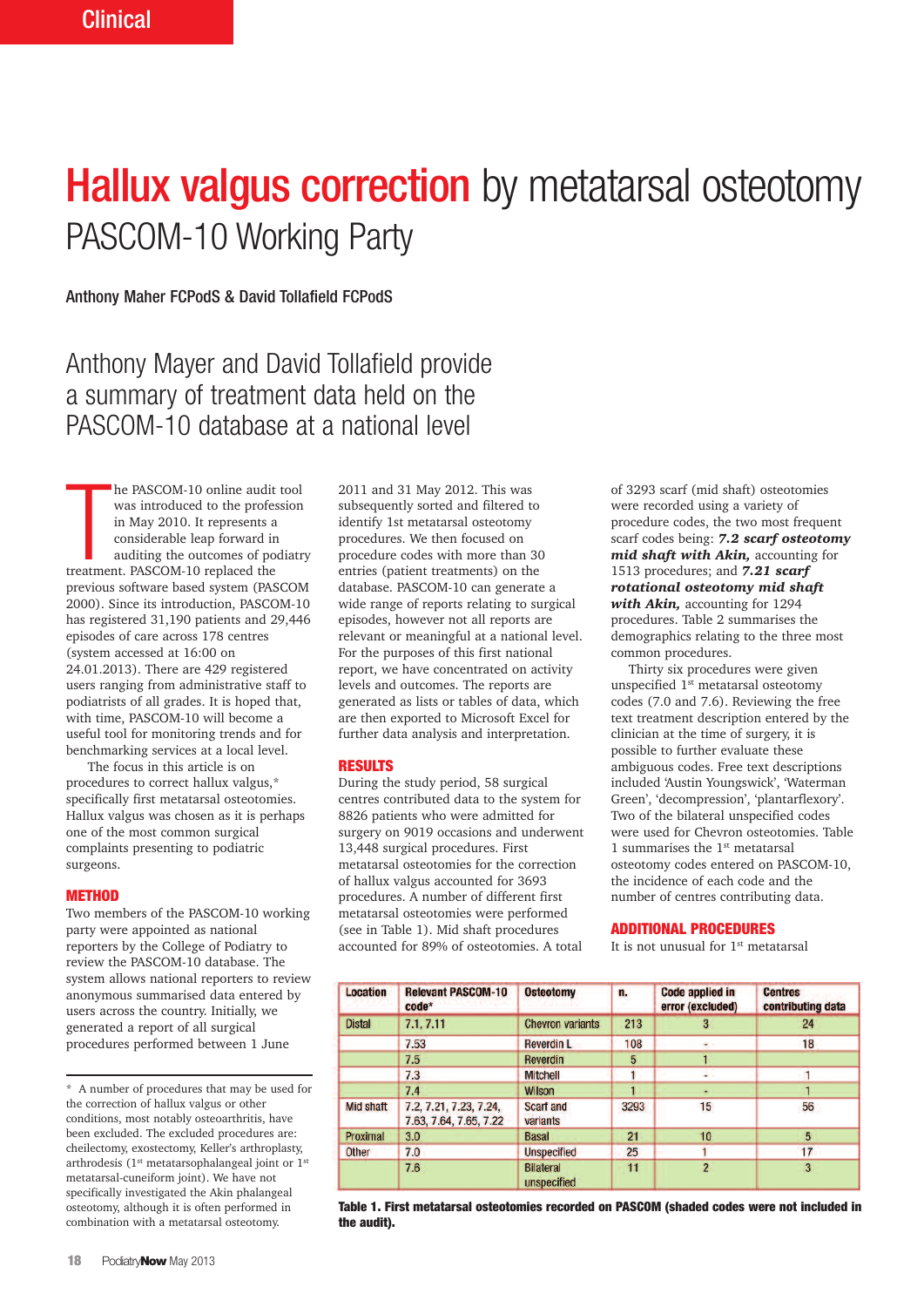| <b>Procedure</b> | <b>Female</b> | Male % | <b>Percentage of patients</b> | <b>Procedure</b>   |
|------------------|---------------|--------|-------------------------------|--------------------|
|                  | %             |        | at working age (16-65)        | Scarf              |
| Scarf            | 91.4          | 8.6    | 74.4%                         | <b>Chevron</b>     |
| Chevron          | 87.3          | 12.7   | 76.1%                         | <b>Reverdin L</b>  |
| Reverdin L       | 91.4          | 8.6    | 83%                           | <b>This figure</b> |

| <b>Procedure</b>  | n.   | <b>Additional procedures</b> | <b>Mean Procedures per patient</b> |
|-------------------|------|------------------------------|------------------------------------|
| Scarf             | 3293 | 2007†                        | 1.6                                |
| <b>Chevron</b>    | 216  | 418                          | 3.1                                |
| <b>Reverdin L</b> | 108  | 166                          | 2.6                                |

ahle 2 Nemographics by procedure

#### **Table 2. Demographics by procedure Table 3. Additional procedures performed at the same time as the first metatarsal osteotomy**  $\mathbf{m}$ this figure does not account for the Akin osteotomies, which were recorded as  $\mathbf{m}$

| <b>Procedure</b> | n.   | <b>Awaiting PSQ</b> | <b>Number of returned PSOs</b> | Mean PSQ score (SD) |
|------------------|------|---------------------|--------------------------------|---------------------|
| Scarf            | 3293 | 1204                | 2010 (61%)                     | 86.5 (12.59)        |
| Chevron          | 214  | 93                  | 113 (55%)                      | 82.1 (16.79)        |
| Reverdin L       | 114  | 30                  | 78 (68%)                       | 84.9 (15.37)        |

**Table 4. PSQ-10 response, mean scores and standard deviation (SD)**

|                  |      | <b>MOXFQ Domains</b><br>Mean scores in each domain and standard deviation (SD) |                |                         |                  |               |                           |  |
|------------------|------|--------------------------------------------------------------------------------|----------------|-------------------------|------------------|---------------|---------------------------|--|
| <b>PROCEDURE</b> | $n*$ |                                                                                |                | <b>Walking Standing</b> | Pain             |               | <b>Social Interaction</b> |  |
|                  |      | <b>WS Pre</b>                                                                  | <b>WS Post</b> | <b>Pain Pre</b>         | <b>Pain Post</b> | <b>SI Pre</b> | <b>SI Post</b>            |  |
| <b>Scarf</b>     | 1788 | 50.5(23.8)                                                                     | 15.7(21.5)     | 55.3(19.5)              | 21.4(19.9)       | 50.5(22.9)    | 11.8(18.61)               |  |
| <b>Chevron</b>   | 93   | 54.4 (22.7)                                                                    | 27.2(26.5)     | 57.3(20.5)              | 29.7(23.6)       | 49.1 (21.5)   | 20.1(25.7)                |  |
| <b>Reverdin</b>  | 70   | 52.9(22.7)                                                                     | 19.5(21.4)     | 58.5 (17.9)             | 25.7(21.8)       | 52.7(20.8)    | 13.6(20.2)                |  |

\*Only episodes with both pre and post MOXFQ are presented.

osteotomies to be performed alongside a number of other procedures. Most notably, an Akin's phalangeal osteotomy is routinely performed as part of the hallux valgus repair. Hammertoe correction is also frequently performed alongside the primary procedure. Table 3 summarises the additional procedures performed alongside the first metatarsal osteotomy. Note: the codes 7.2, 7.21, 7.63, 7.64 are combined codes for recording a scarf osteotomy and Akin's osteotomy as a single procedure.

#### **OUTCOMES**

It is important to note that outcome data should be collected at 6 months postintervention. Therefore, for the 12-month audit period of 1st June 2011 to 31st May 2012, we would expect to see outcome data for half the cohort, i.e. those patients who attended for surgery between 1<sup>st</sup> June and December 2011.

#### **PSQ-10**

*For a sample questionnaire go to: http://www.pascom-10.com/assets/content/07.2%20Patient%2 0satisfaction%20PSQ-10.pdf*

The Patient Satisfaction Questionnaire (PSQ-10) asks patients 10 subjective questions retrospectively relating to the care they have received. Answers to each question are scored and are accumulative, with a maximum possible score of 100. In reality, the maximum score available is highly dependent on the extent of surgery and the associated recovery period. It has been proposed that a PSQ-10 score of 75 or above is acceptable for isolated hallux valgus repair.

For combined forefoot reconstruction a score above 70 is acceptable.<sup>1</sup> Table 4 summarises the PSQ-10 response. The figures presented in this table represent the number of PSQ-10 questionnaires returned in the defined period and are associated with the requested procedure codes. It is not possible to determine whether these PSQ-10 questionnaires relate to surgery performed during or before the study period. Additionally, patients may have returned their PSQ-10 outside of the study period, thus accounting for the small discrepancy between the returned and awaiting PSQ-10 and procedure count in Table 4.

#### **RESPONSES TO SPECIFIC PSQ-10 QUESTIONS**

*The PSQ report for each procedure code is available on request*

**Question 2.** Were the risks of surgery explained to you?

**Table 5. MOXFQ scores**

|          | Yes   |
|----------|-------|
| Scarf    | 98.9% |
| Chevron  | 97.3% |
| Reverdin | 98.7% |

**Question 6.** Return to normal footwear by 8 weeks nost operation

| Scarf    | 85.5% |
|----------|-------|
| Chevron  | 77%   |
| Reverdin | 85.9% |

#### **Question 8.** How is your original problem?

|          | Better /    |      | Same Deteriorated | Not    |
|----------|-------------|------|-------------------|--------|
|          | much better |      |                   | stated |
| Scarf    | $94.4\%$    | 1.9% | 2.3%              | 1.2%   |
| Chevron  | 86.7%       | 4.4% | 6.2%              | 2.7%   |
| Reverdin | 92.3%       | 2.6% | 3.8%              | 1.3%   |

|     | <b>Question 10.</b> Did we meet your expectations? |    |     |
|-----|----------------------------------------------------|----|-----|
| Yes | <i>In part</i>                                     | Νo | No. |
|     |                                                    |    |     |

|          |       |         |      | stated |
|----------|-------|---------|------|--------|
| Scarf    | 87.6% | $9.7\%$ | 1.6% | 1.1%   |
| Chevron  | 77.9% | 16.8%   | 1.8% | 3.5%   |
| Reverdin | 87.2% | 9%      | 2.6% | 1.3%   |
|          |       |         |      |        |

### **MANCHESTER OXFORD FOOT QUESTIONNAIRE (MOXFQ)**

The MOXFQ assesses the impact of foot/ankle pathology on health-related quality of life (HRQOL). The instrument assesses three specific domains: walking/standing (WS); pain; social interaction (SI). Each domain is scored out